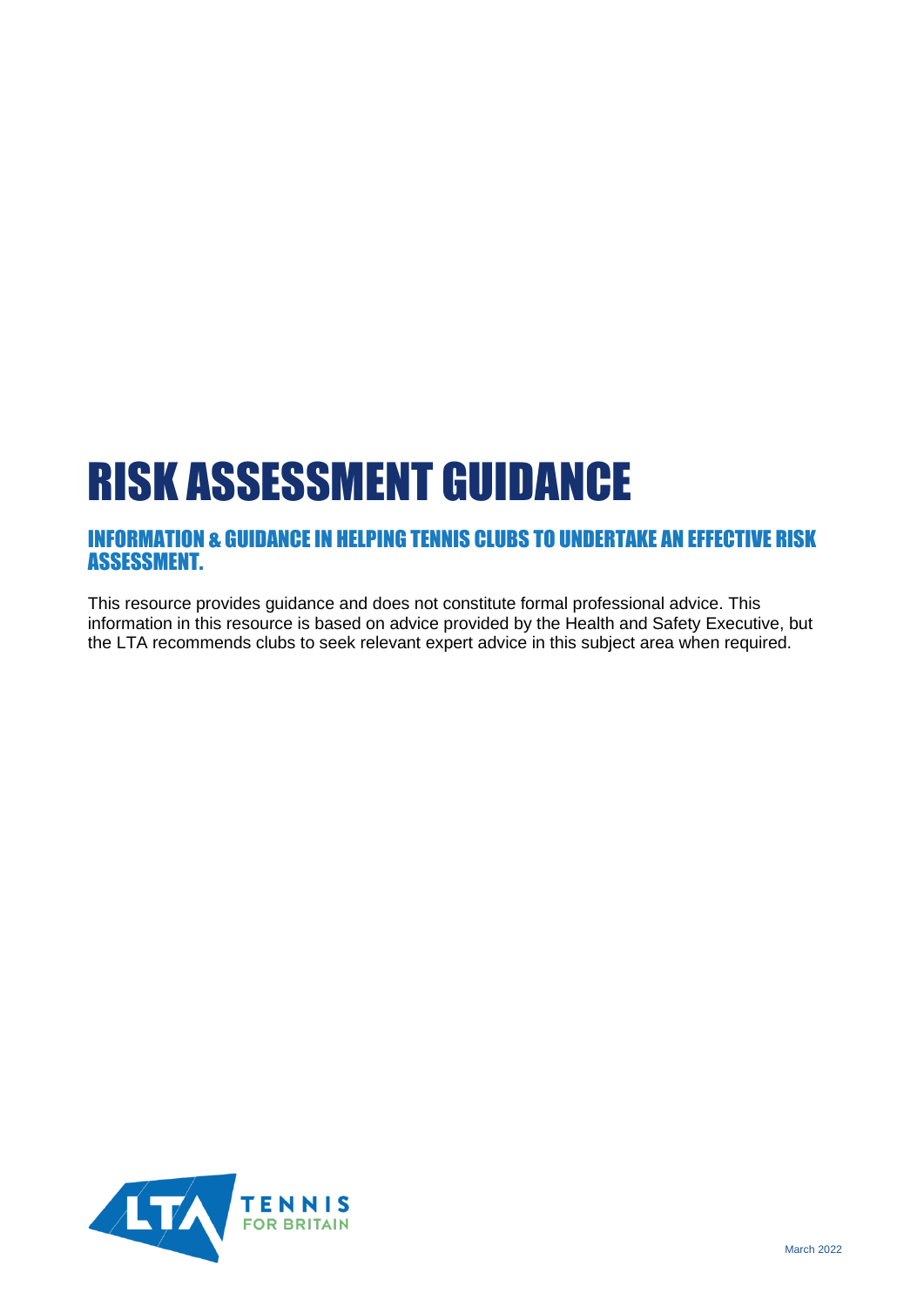# WHY CONDUCT A RISK ASSESSMENT?

Ensuring that your tennis club is safe for your members, participants and workforce is an important element in managing any venue. Risks can come in many forms, and whilst you won't be able to eliminate all of them, it is important to establish an effective process to identify, manage and minimise the impact of any potential risk or danger.

Conducting an annual risk assessment is not only good practice for a tennis club to undertake but also helps your club meet its legal duty of care obligations in providing a safe playing environment for your members and the wider public.

It is also worth noting that conducting an annual risk assessment of your tennis venue is a LTA Venue Registration requirement, and without an up-to-date annual risk assessment a venue's public liability insurance through the LTA is invalidated.

## WHAT IS A RISK ASSESSMENT?

A risk assessment helps a venue to identify the potential risks and hazards at the club, review the current actions that the club is taking to mitigate and reduce the risk, and consider any further realistic potential steps that the club could be taking to reduce the risks. A good risk assessment will also identify the people at the club responsible for implementing any identified actions alongside a date for when this should be completed.

A risk assessment is not about creating huge amounts of paperwork or onerous processes, but rather about identifying sensible measures to control the risks in your workplace. Think about how accidents could happen and concentrate on real risks: those that are most likely, and which will cause most harm.

## FURTHER RISK ASSESSMENT RESOURCES

LTA Registered Venues should complete an online annual risk assessment [here](https://www.howdengroup.com/uk-en/lawn-tennis-association) as part of your registration process.

The LTA have also developed a Risk Assessment Template that tennis venues can utilise when required. This can be accessed [here.](https://www.lta.org.uk/roles-and-venues/venues/resource-library/)

Further professional risk assessment advice can be found on the [Health and Safety Executive's](https://www.hse.gov.uk/pubns/indg163.htm) [website.](https://www.hse.gov.uk/pubns/indg163.htm)

### WHEN TO DO A RISK ASSESSMENT

Tennis clubs should complete a full risk assessment at least once a year that oversees all aspects of the facility. But venues should consider carrying out more regular risk assessments throughout the course of the year, particularly ahead of any large club events, competitions or activities which involve many people that can affect or introduce new potential risks at the venue.

#### Step 1: Identify the Hazards

One of the most important aspects of your risk assessment is accurately identifying the potential hazards at your club.

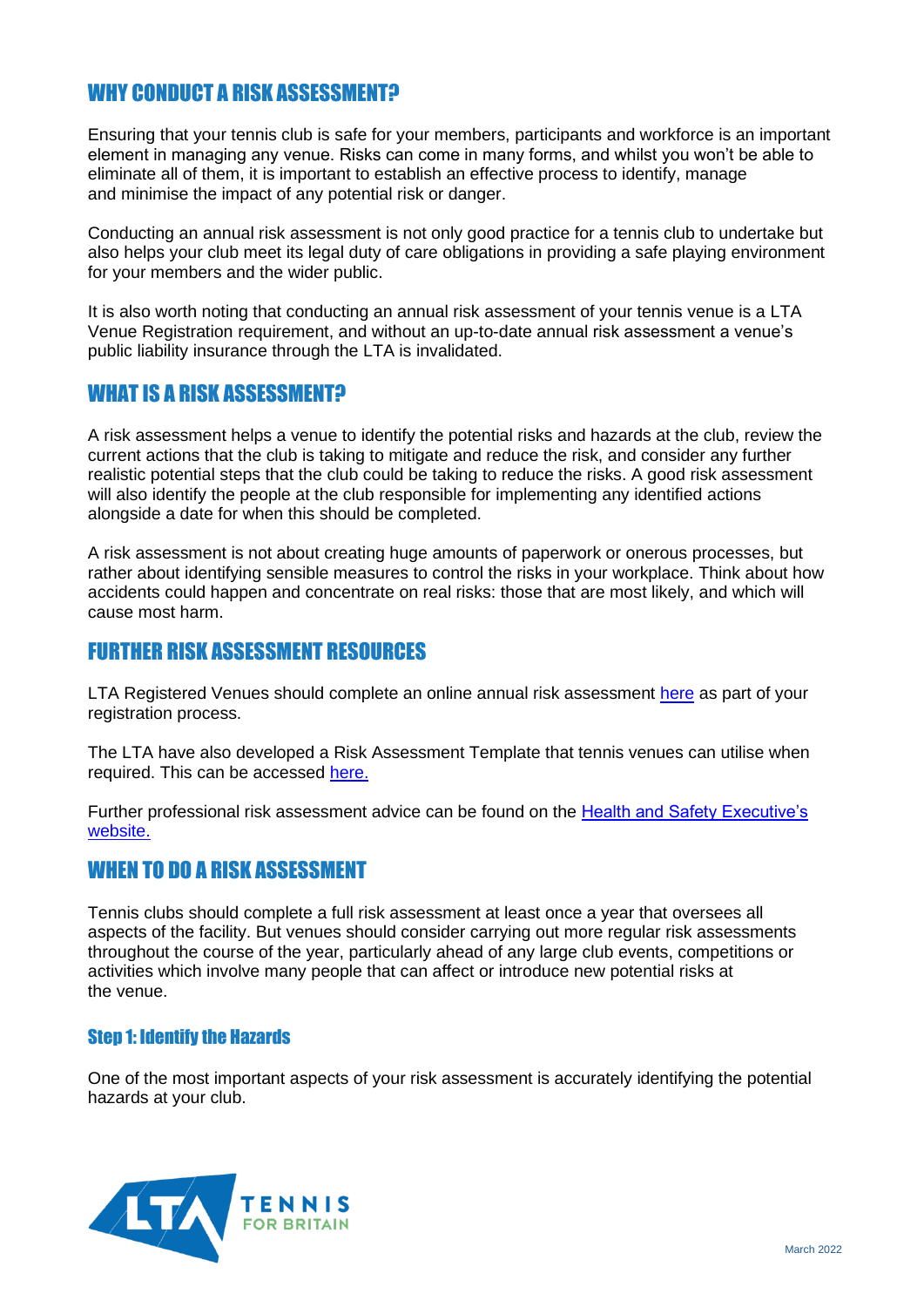A good starting point is walking around the club and thinking about any activities, processes, substances or physical hazards that could injure or harm the health of not just club members, but any visitors to the club, volunteers and any paid staff and employees. When visiting a venue on a regular basis, such as your tennis club, it can be easy to overlook some hazards, so below are some tips to help you identify the ones that matter:

- Check the manufacturers' Instructions for chemicals and equipment as they can be very helpful in explaining the hazards.
- Review your accident log. Maintaining a log of all accidents at the club can help in identifying less obvious risks.
- Take account of non-routine activities such as cleaning, gardening, maintenance etc.

There are some hazards with a recognised risk of harm, for example working at height, working with chemicals, machinery or asbestos. Review the [HSE website](https://www.hse.gov.uk/) for further guidance.

#### Step 2: Who might be harmed?

For each hazard you need to be clear who might be harmed and how this might occur, as this can help you in identifying the best way in controlling the risk. This doesn't mean listing everyone by name, but rather identifying groups of people who use or work/volunteer at the club. In your risk assessment think about the following groups of people:

- Club members
- Occasional players visiting the club (e.g. visiting teams, pay & play participants, guests of members etc)
- Coaches & players attending the coaching programme (particularly young children and
- their watching parents)
- Club volunteers and any paid employees
- Members of the public (particularly if you hold open days or club events)

#### Step 3: What are you currently doing to mitigate the risk?

For each risk consider if the club currently has put in to place any precautions or preventions to reduce or remove the risk from occurring or to make the potential harm less serious.

Consider the actions and mitigations that you currently have in place and evaluate how effective they are. Consider if there are better and more effective ways of reducing the risk or even getting rid of it entirely.

Risk is a part of everyday life, and you are not expected to eliminate all risk. Generally you need to do everything 'reasonably practicable' to protect people from harm. This means balancing the level of risk against the measures needed to control the real risk in terms of money, time or trouble.

However, you do not need to take action if it would be grossly disproportionate to the level of risk. Your risk assessment should only include what you could reasonably be expected to know – you are not expected to anticipate unforeseeable risks.